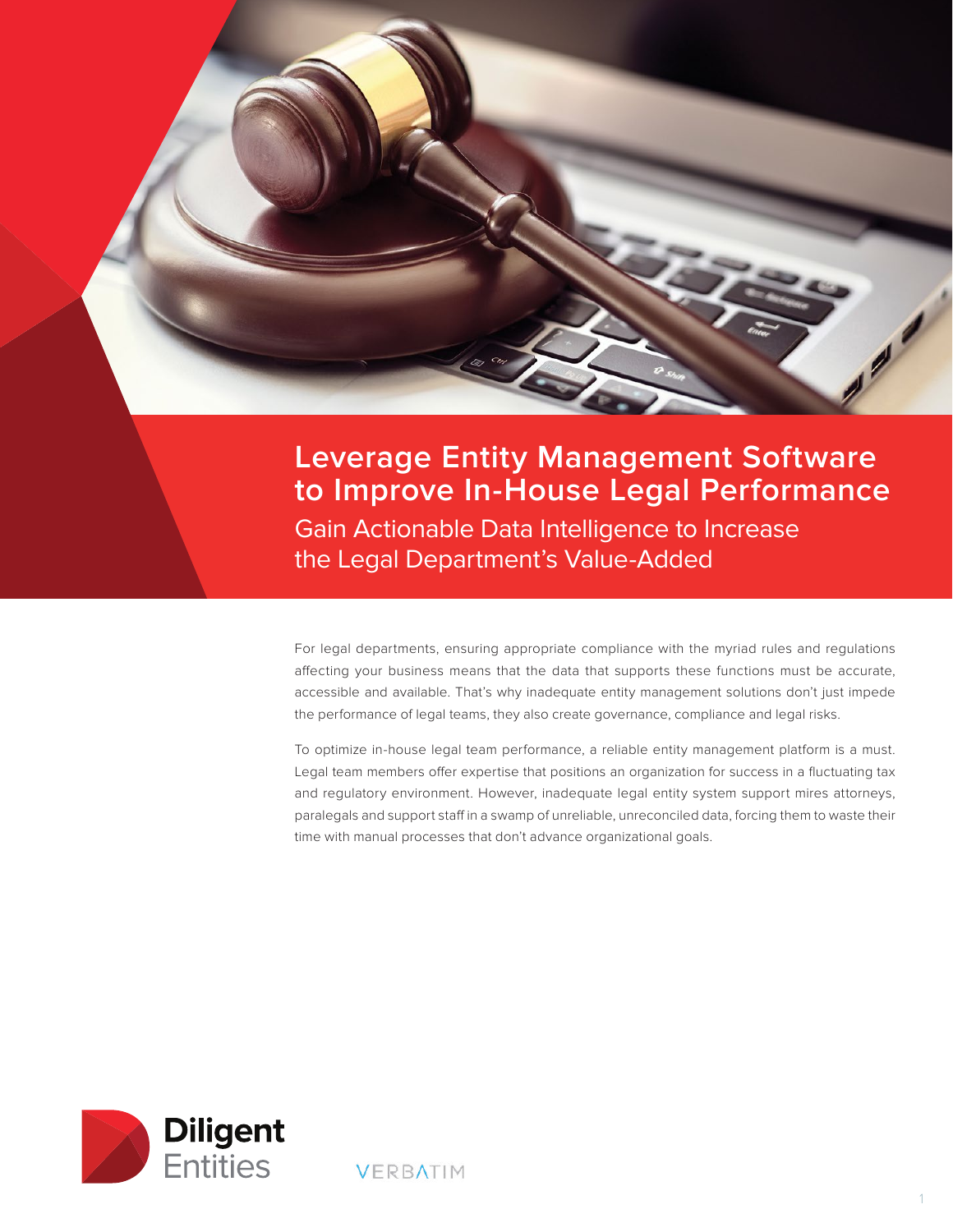Obtaining the appropriate entity management platform is just the first step. Implementing that solution so that legal teams can fully benefit from the advantages it offers is the more challenging second step. Implementation risk can derail the most promising IT project, dooming the legal team to a purgatory made up of a mishmash of partly implemented entity management, off-therecord spreadsheets and manual data reconciliation.

However, when implemented appropriately, a robust entity management solution solves many of the pain points experienced by legal. Such a system smoothly and effortlessly delivers the right data at the right time to the right person, ensuring that legal and compliance deadlines are met effortlessly. Legal can then operate at its highest potential, leveraging corporate data to evaluate potential acquisition targets, recommend corporate reorganizations and harness data analytics to provide strategic advice to optimize organizational profitability.



# **Current State of Legal Department Entity Management**

Legal department entity management remains at a crossroads. While many have emerged into the light of entity management platforms, implementation is uneven, resulting in a platform that works for some functions, but doesn't with others. Data may be missing, incomplete or unreliable, potentially resulting in erosion of trust in the platform.

On the other end of the spectrum are those organizations that are still mired in spreadsheets. Then, there are organizations that fully optimize their entity management platform, allowing their legal teams to shine. Legal departments on the struggling end of this spectrum experience many problems, which include:

- **• Inability to chart organizational structures**
- **• Data and information chaos**
- **• High employee turnover**
- **• Loss of institutional memory and information**
- **• Poor data governance and custody**
- **• Missing and inadequate information**
- **• Lack of coordination between legal, finance and tax**

On a day-to-day basis, these problems can take their toll on legal teams due to death by a thousand cuts of manual processes. In the bigger picture, the failure to leverage the power of a legal entity management system might mean a failure to optimize reorganization in response to U.S. tax reform. The consequence? A failure to seize market leadership and to increase profitability.

Consider the impact of a legal team so mired in manual processes such as updating spreadsheets—that they fail to track deadlines effectively. Missing compliance, regulatory and securities filing deadlines has multiple potential outcomes, none of them positive. They include:

- **• Fines**
- **• Public tender derailment**
- **• Board members receiving threatening letters from local government**

Backing up your legal team with first-class technology optimizes their performance and prevents unfortunate, preventable outcomes such as these.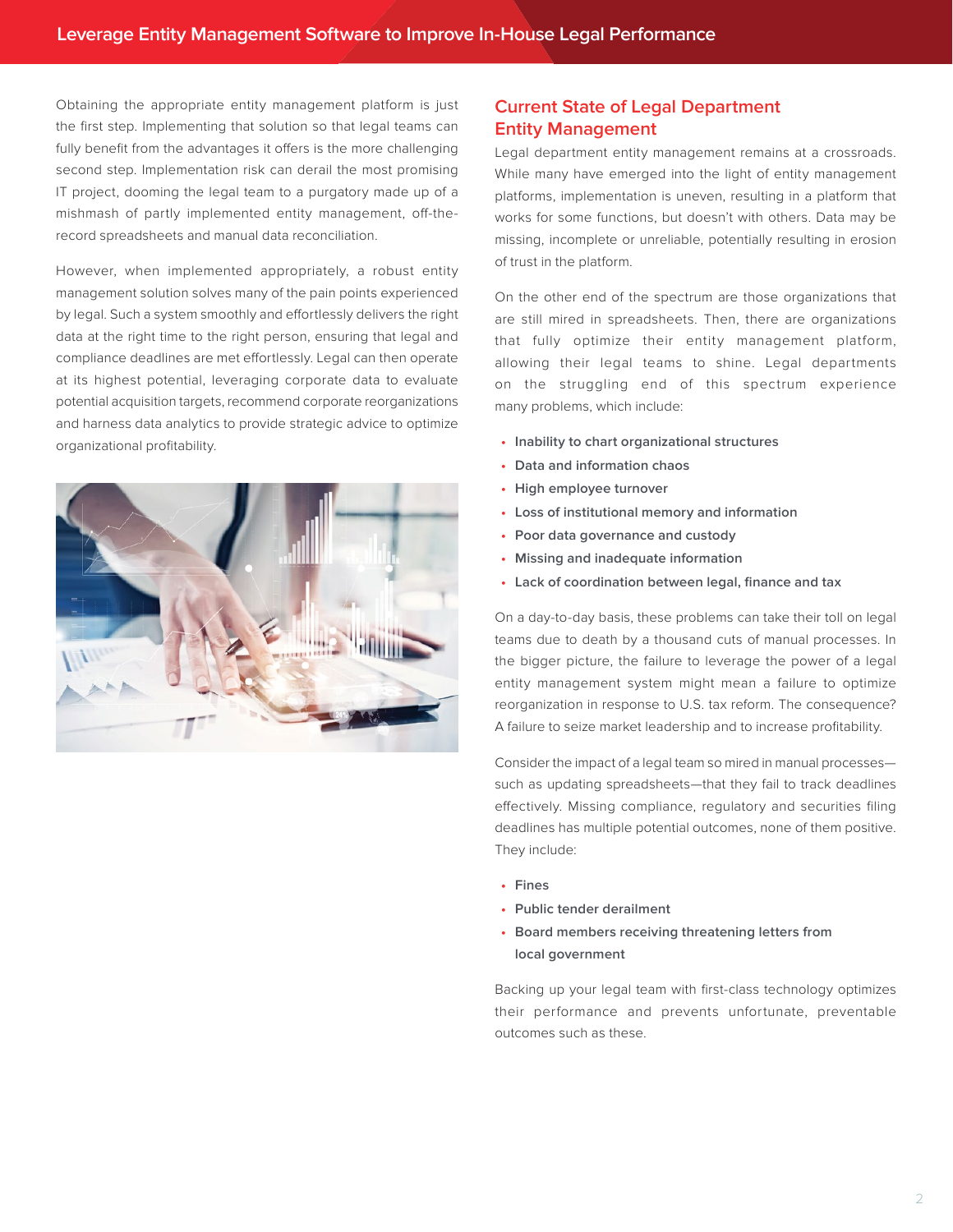## **The Role of an Entity Management Platform**

Your legal team performs at the best of its ability when the data it needs is at its fingertips. Provide the support they need through automated workflows, permissioned access and data visualization capabilities.

# **Support Your Legal Team**



That's because U.S. tax reform represents a once-in-a-lifetime opportunity to reset your organizational structure and to align it to maximize historically low corporate tax rates. The 2017 tax reform represents the first major overhaul of the U.S. tax system since 1986. In this and many other strategic situations, the ability to access and trust data, eliminate manual processes and optimize compliance deadlines is merely table stakes. Only when those capabilities are built into a system can the legal team leverage such data for the visualization and analysis capabilities necessary to take advantage of the opportunity tax reform presents.

# **Verbatim Data Conversion Engagement Optimizes Diligent Entities**

In the process of a data conversion between a third-party data management provider and Diligent Entities, a Fortune 100 corporation engaged global compliance firm Verbatim to assist with the transition. As part of its due diligence, Verbatim reviewed more than 18,000 fields of data.

At the completion of the review, Verbatim found significant issues within the core data, which included:

- **• Data field overlap**
- **• Redundancy, with more than 300 variations of titles and field labeling**
- **• 650 duplicate records**
- **• 300 "orphan" entities**

Verbatim's due diligence revealed major flaws in the core data. The identified flaws meant that more than three-quarters of entities reviewed possessed missing or incorrect core data.

#### 78% of entity data based on incorrect core data

Without remediation, the data conversion would have moved bad data into a better system, resulting in a less-than-optimal experience for employees, directors, managers and other stakeholders. Instead, Verbatim conducted a review, correcting the average of two data updates and corrections required for each entry.

Following the remediation, Verbatim established organizational best practices and trained staff in efficient, effective methods to maintain accurate, trustworthy data moving forward. Verbatim also installed its standard customized dashboard within the company's Diligent Entities software system to facilitate ease of use.

The result? The company leveraged the state-of-the-art Diligent Entities platform to automate previously manual tasks; create workflows; and improve security, governance and compliance.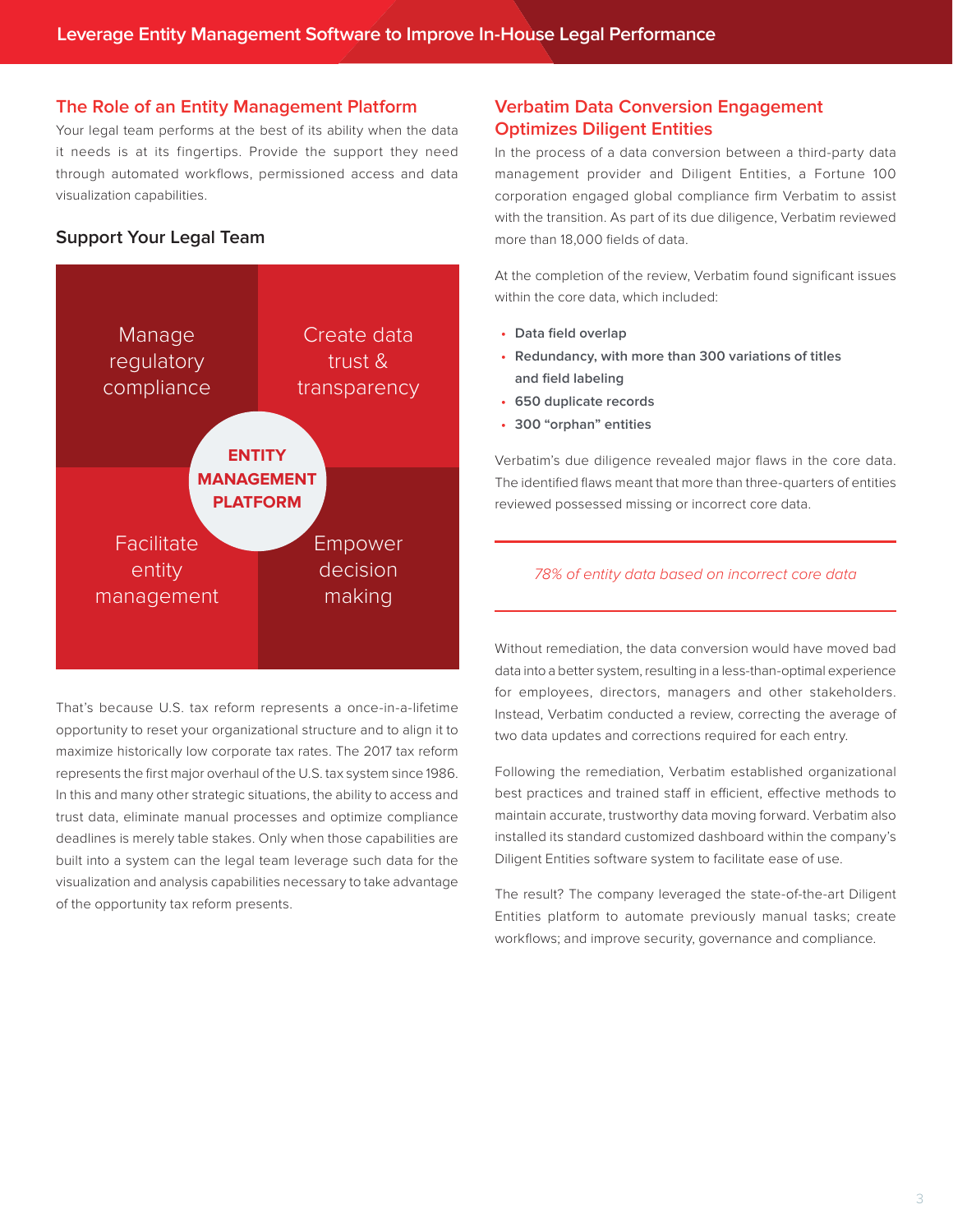## **Raise the Bar on Legal Department Performance**

When an entity management system is either underutilized or inadequate, paralegals and corporate counsels must contend with the consequences on a day-to-day basis, which undercuts their performance. Consider the example of a director resignation. This type of event happens frequently in companies with a large number of subsidiaries. In a system that is reliable, accurate and well utilized, preparation for removal and replacement of an outgoing director can be accomplished in minutes with a few keystrokes.

# **Adventures in Entity Director Replacement**

#### **Scenario #1: The Easy Way**

In the course of Verbatim's decade of experience in this space, director experience is a common event. Replacing high-level corporate officers on international boards does not need to be complicated, drawn out or expensive. Verbatim is happy to quote a fixed fee that covers the change, as well as local counsel's professional fees.

The true added value of Diligent Entities and Verbatim in this case involves the ease with which executing such a change occurs. When a board member such as a CFO resigns, especially on short notice, there are many potential questions that the legal department faces, such as:

- **• Do I have a quorate board necessary to make decisions where we do business?**
- **• Three directors are needed to approve an upcoming transaction—when can the director effectively be replaced?**
- **• Does the departing director still hold the powers of attorney we granted her when she first came on board?**

Through its existing knowledge base, and decades-long partnerships with local providers throughout the world, Verbatim is well-positioned to answer these questions. By assessing these variables and providing fixed fees for this type of project, replacing outgoing directors can be accomplished at a minimal, predictable cost without sacrificing the organization's strategic objectives.

For a company that has implemented LEM, these tasks become a seamless part of legal operations. A new document that shows the changes in structure can be produced in less than five seconds, in contrast to the earlier process that might take five weeks or longer. Automating tasks such as these frees up your legal team for deeper engagement with the tasks that actually engage your staff and support its strategic role within the overall organization.



#### **Scenario #2: The Hard Way**

Consider what might happen when that isn't the case. Say you have an organization with a director who sits on 75 out of 100 subsidiary boards. Your team receives an email saying that he is taking another job and resigning from all of those boards. In a system with incomplete, untrustworthy or nonexistent data, a legal department staff member must reach out to all organizational entities to determine how many subsidiaries this resignation affects.

All this requires multiple phone calls, emails and manual data processing even before the actual work can commence of removing that person from the board, securing your systems and figuring out how to replace them.

In the absence of a robust entity management system that serves as an internal source of data truth, your paralegals could rack up dozens of phone calls, hundreds of emails and too many hours to think about implementing just one director change. Such a change could take weeks to manage, potentially interfering with ongoing business operations.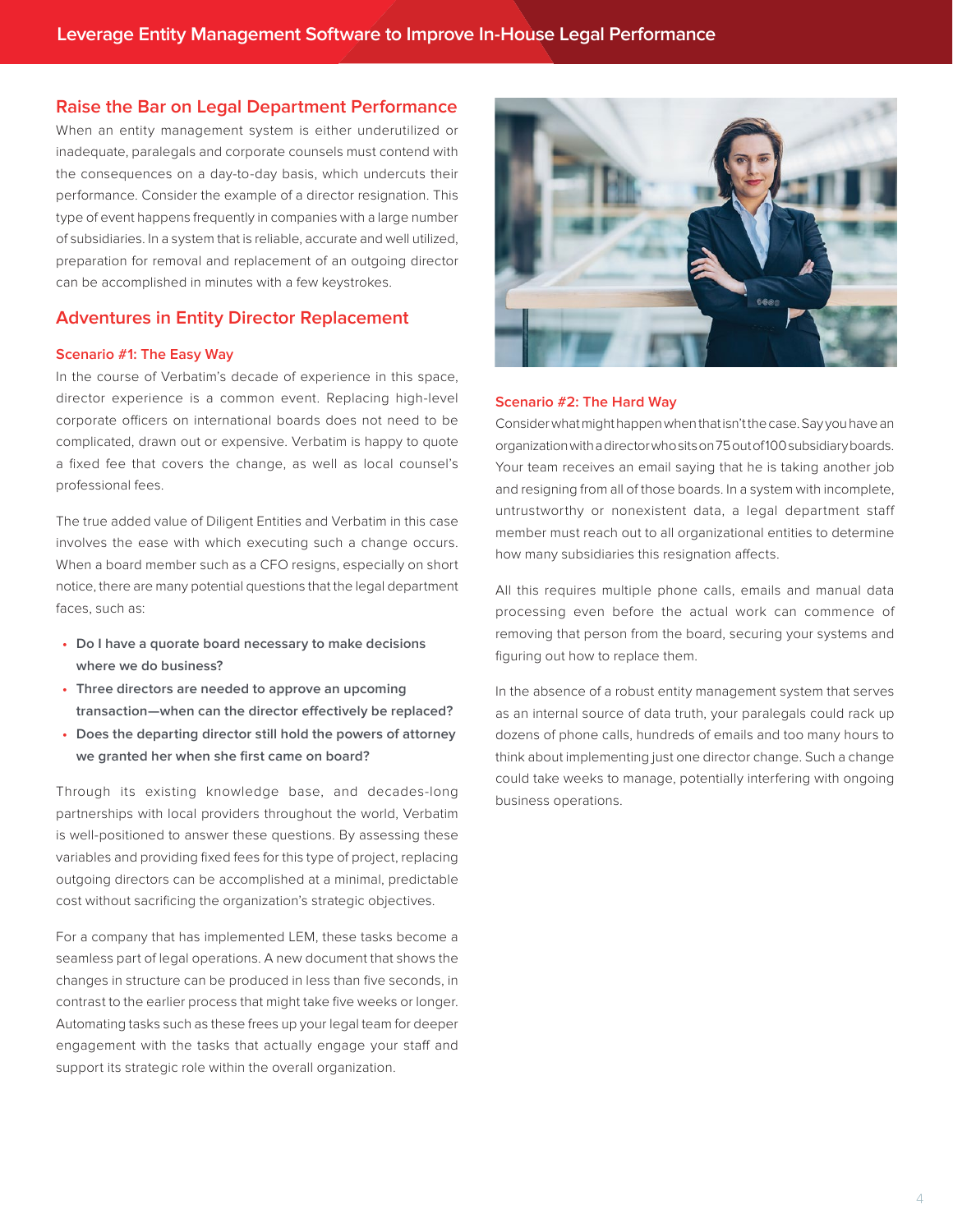# **Ensure Data Security**

The single source of data truth offered by an effective legal entity management platform, sometimes called a vault, repository or digital file cabinet, imposes a new and unparalleled level of security for all of your organization's internal records and its legal documents.

Entity management platforms support permissions for the creation, access and editing of these documents by role or department. The gold standard of document security is access on a need-to-know basis. Permissions and access can be easily transferred, changed and revoked as your workforce turns over and your business transforms accordingly.

With data privacy and security in the news, a robust entity management platform assuages concerns about data accountability for customers, employees and the organization as a whole. Europe's General Data Protection Regulation (GDPR) require all companies that serve European customers to safeguard data, keep customers informed about data usage and provide customers with the "right to be forgotten."

## **Leverage Entity Management Software**

Creating a single source of data truth provides multiple advantages for your organization beyond ensuring data accuracy and security. Implemented properly, it allows streamlined and automated updating, so your data is constantly and verifiably true and relevant.

Moreover, organizations with true command over their entity management systems can leverage features for advanced methods of data presentation and data visualization. The benefits of visualizing entity management data from different perspectives facilitates actionable decision making based on organizational trends. Such analytics raise the bar for managerial decision making by slicing and dicing organizational trends so that managers can easily grasp trends.

#### 65% of individuals are visual learners

#### €10-20M fines for GDPR noncompliance

While the United States is generally far behind Europe in terms of nationally required data and security protection, California recently passed privacy legislation set for implementation in 2020. When this legislation is implemented, companies must disclose the categories of personal information they collect, the sources from where data originates, the business/commercial purpose for collecting it, and the third parties they share or sell said information to.

Under the California Consumer Privacy Act (CCPA), the definition of personal information is broadened to include any data that identifies, relates to or is capable of being associated with a specific consumer. This includes names; IP addresses; driver's license and passport numbers; records of personal property, products or services purchased; biometric data; internet browser and search history; location; and employment and education background.

Maintaining and using a robust entity management platform ensures that your organization complies with current and future privacy regulations, as well as regimes such as the U.K.'s Senior Manager Regime and Certification Regime.

Harnessing data in the most useful ways possible allows legal to provide enhanced strategic value to decision-makers in the C-suite. Leveraging data intelligently supports leadership's ability to take advantage of new opportunities, such as the restructuring provisions now part of the U.S. tax code.

With a reliable, seamless and scalable legal entity management platform, collaboration between legal, accounting and finance departments on tax, compliance and legal issues occurs quickly and seamlessly. Reporting turns from churning through reams of spreadsheets into instantly presentable and actionable items. Dozens of other essential tasks like this one are now manageable.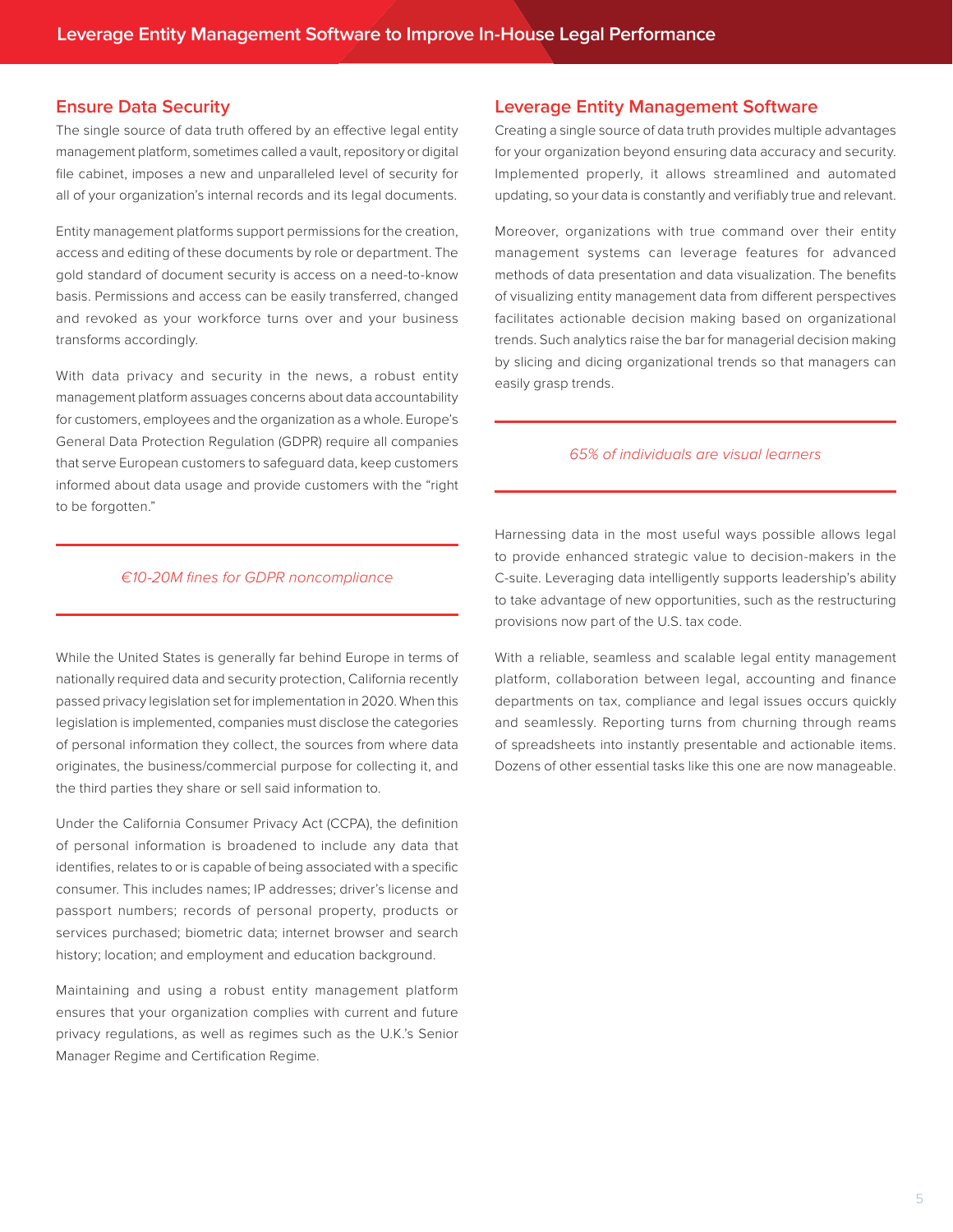### **Facilitate Legal Department Strategic Value**

Managers of legal departments are constantly under pressure to demonstrate and continually improve the value of their team in relation to the rest of the organization. LEM's powerful technological capabilities allow them to raise their profile, thus proving their strategic value to the company in areas such as utilizing the analytical—as opposed to the technical—capabilities of legal staff at their highest potential.

What helps legal teams work effectively will have a knock-on impact on the rest of the company. LEM allows unprecedented levels of coordination and collaboration between legal and other departments to solve complex tax, financial and regulatory issues.

The speed and amount of change in global taxation regimes is just one example of the potential benefits of knocking down siloes between legal, tax, accounting and finance. The unprecedented speed of passage of 2017 tax reform left no time for a considered approach for the impact on an organization. Instead, legal, tax and finance had to dive headlong into the implications and start complying immediately.

Don't look for the pressure around tax compliance to ease up anytime soon. Ernst & Young predicts that tax law flux will continue this year and beyond, as issues such as tax transparency, tax harmonization and tax competition reverberate through national political and economic conversationsi This one area emphasizes how critical high-level cooperation is between legal, accounting, tax and finance, as well as the value of the advice legal provides.



# **Find the Best Entity Management Software Partner**

The implementation of a secure, streamlined and effective legal entity management strategy is all about finding the right platform. Partnering with a firm that offers a robust, scalable and secure platform provides the basis for effectively managing all of your entities. Avoiding execution risk through a fully supported integration into that platform ensures you can gain a large return on your technology investment.

At its best, an entity management platform should allow you to:

- **• Realize a rapid return on investment in the LEM platform**
- **• Integrate seamlessly with legal, finance, treasury and HR**
- **• Address the pain points of data chaos and staff turnover instantly and effectively**
- **• Add strategic value to your legal team and to its collaborations with other departments**
- **• Expand the operational capacity and accessibility of the platform as your organization itself expands**
- **• Create a single, authoritative and secure source of data truth for your whole organization**
- **• Provide global compliance solutions**

#### **Collaborate with Diligent Entities and Verbatim**

The most appropriate legal entity management platform will drive enhanced capabilities and efficiencies at all levels of your organization's legal tasks. When implemented appropriately, an LEM framework allows your organization to emerge from the technological Dark Ages to seamlessly manage all of the legal and compliance tasks that come with global business in the 21st century.

Diligent Entities' entity management software offers a number of creative, secure and effective solutions to the dilemmas of legal entity management discussed in this paper. Moreover, the collaboration between Diligent Entities and Verbatim provides not only an effective platform for entity management, but the technological know-how to implement the software quickly.

Leveraging these two solutions means that your organization can maximize efficiency for all departments and stakeholders, scale the platform to meet business growth and leverage data for smarter decision making.